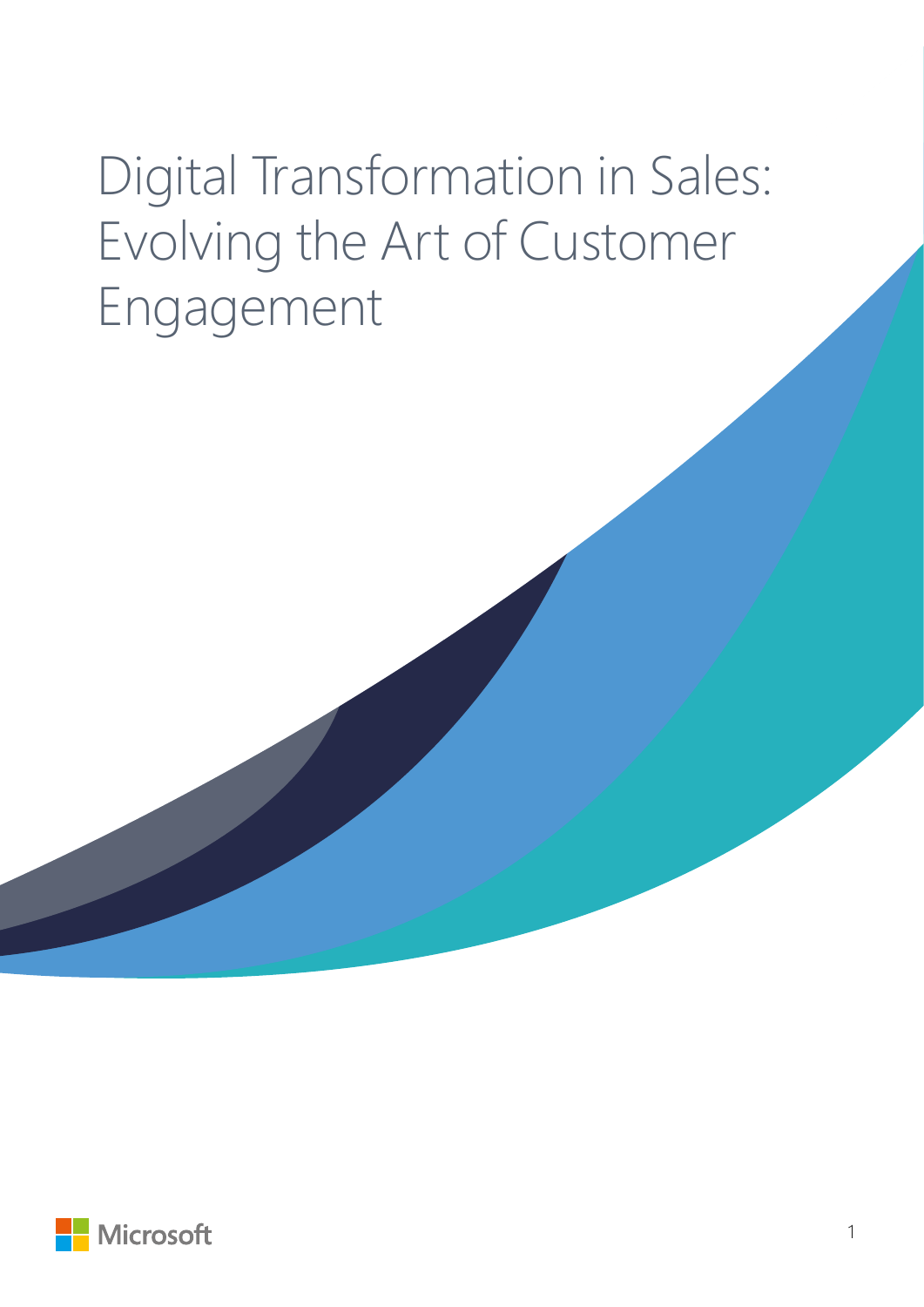and business models to more effectively engage digital **produces and the interpret** customers at every touchpoint in the customer *customer*  $\lim_{t\to\infty}$ *The realignment of, or new investment in, technology*  **experience lifecycle.**  $\blacksquare$ 

For sales organizations, customer engagement is about more than touchpoints—it's about everything that happens in between personal and digital encounters. Customer engagement requires an organization-wide commitment to creating meaningful connections, building relationships, and nurturing those relationships to establish trust and keep your brand topof-mind.

Customer engagement drives every interaction, every process, and every decision—and it's the key to driving sales. In fact, Microsoft recently talked to 48 sales leaders about this very issue to learn how they use sales technology in their organization and how they think about the future of sales transformation<sup>1</sup>. Leaders across multiple industries ranked customer engagement the #1 driving force behind sales versus tactical drivers like automation and productivity.



Considering this paradigm shift, top-performing sales organizations are prioritizing digital transformation to unlock greater revenue growth. They understand the vital role technology plays in customer engagement, and they seek technologies that continually help them evolve their customer engagement capabilities.

1 Study of business-to-business sales executives in the U.S., conducted by phone in a detailed 1 hour live interview. The survey was commissioned by Microsoft in 2Q16, and included approximately 50 sales leaders from over 13 industries. Companies in survey ranged in size from approximately \$20M in revenues to over \$1B in revenues.

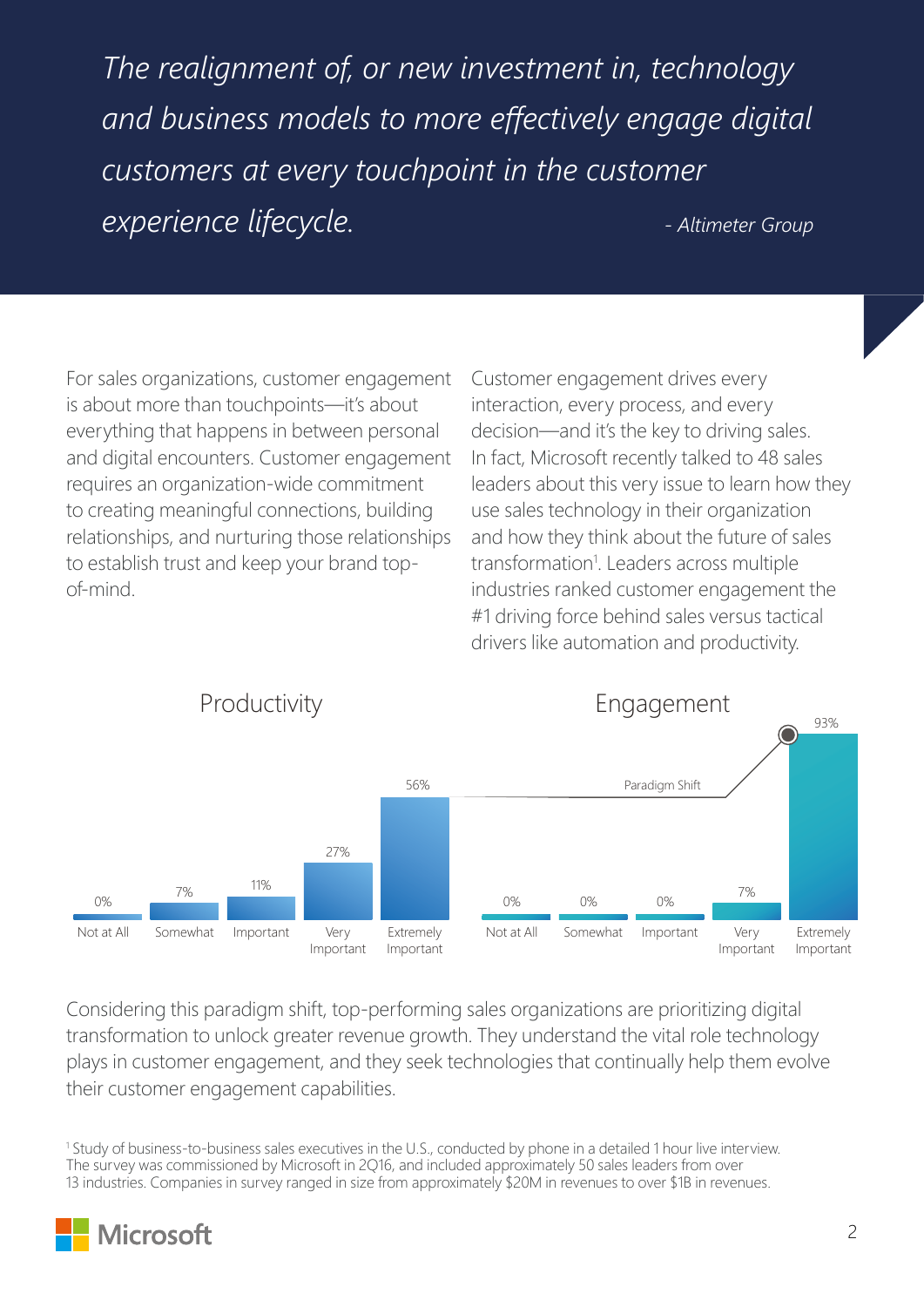Often referred to as Strivers and Drivers, these organizations use technology not at the expense of relationship building, but as a key additive, complementing the human side of customer engagement.

Innovative sales teams use technology in ways that help them foster strong relationships and drive authentic customer engagement. Most notably, they're taking advantage of data analysis and prescriptive insights that inform customer trends and help create tailored customer experiences.

*Top-performing sales organizations are prioritizing digital transformation to unlock greater revenue growth.*

## Navigating the Digital Transformation Journey

Most sales organizations are adopting technology to some degree to drive customer engagement. Where they are in their digital transformation journey varies, depending on their views and behaviors regarding technology adoption.



**Skeptics Technology** is a barrier to relationships

**Followers**

Reluctant Adopters

Reinvent... in limited steps **Drivers**

Consultant experimenters and reinventers

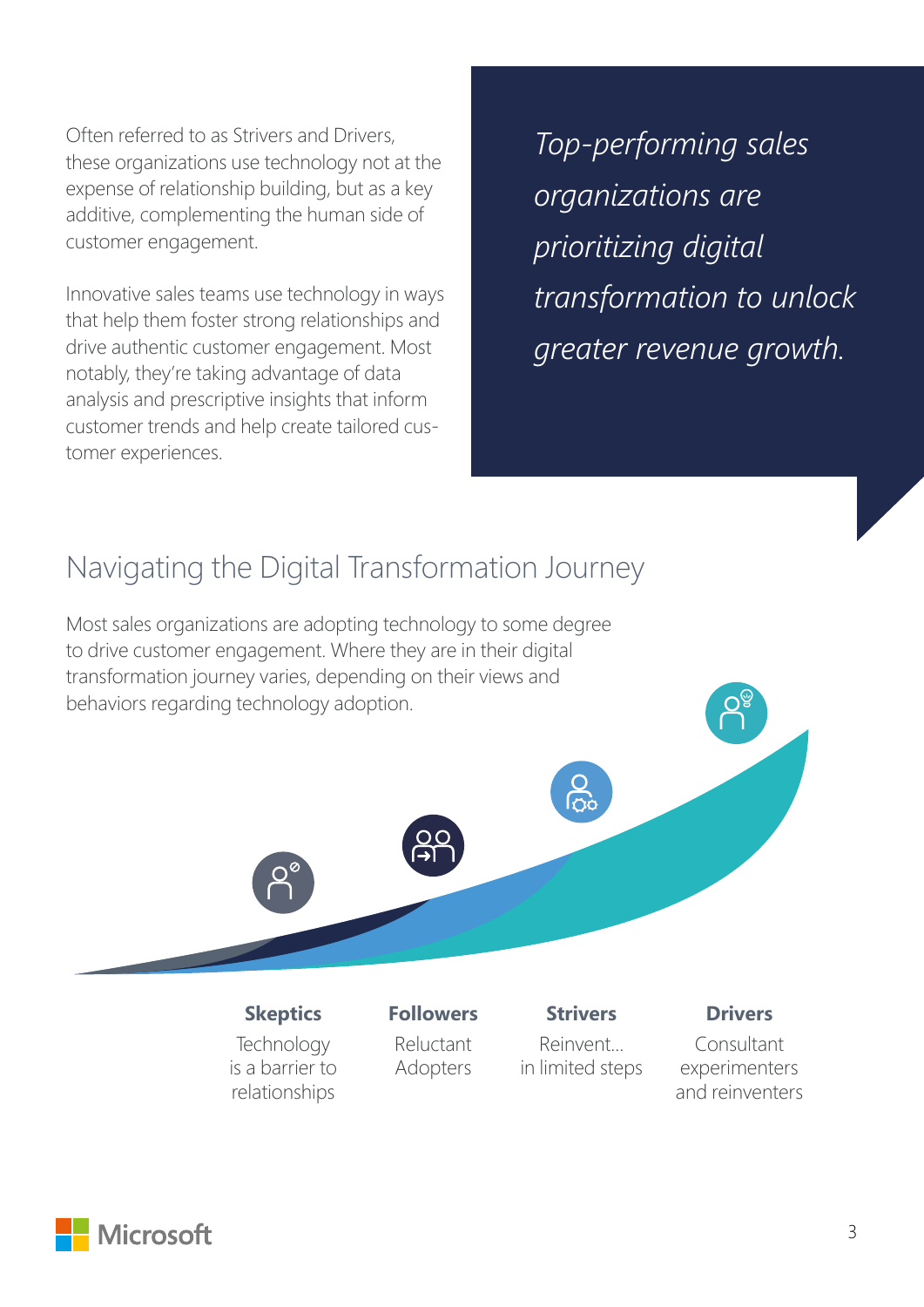

### **Skeptics**

Organizations that have yet to begin a digital transformation journey are embracing technological tools that — while may seem rudimentary are invaluable to their sales teams.

For instance, mobile phones are crucial in allowing sales reps in the field to connect with their customers from virtually anywhere via calls, texts, and emails.

Sales leaders in this stage of transformation, however, are hesitant to increase their adoption of technology that creates opportunities to drive deeper customer engagement. Their hesitation often stems from cultural approaches to sales—for instance, believing that technology cannot meaningfully enhance traditional customer engagement touchpoints, like face-to-face interactions.



#### **Followers**

As organizations begin to evolve on their digital transformation journey, they look for technologies that will allow for deeper engagements. They start to see the benefits of moving beyond introductory tools and adopting technologies like customer relationship management (CRM) tools to increase productivity, reimagining the capabilities of their sales teams.

While sales leaders in this stage believe in productivity tools to help their teams close deals, they hesitate to adopt further technologies, often due to frustration.

A key struggle is internal adoption and maximum utilization of the tools available to their sales teams, and a lack of investment and support from senior management to continually drive the organization forward on the digital transformation journey.

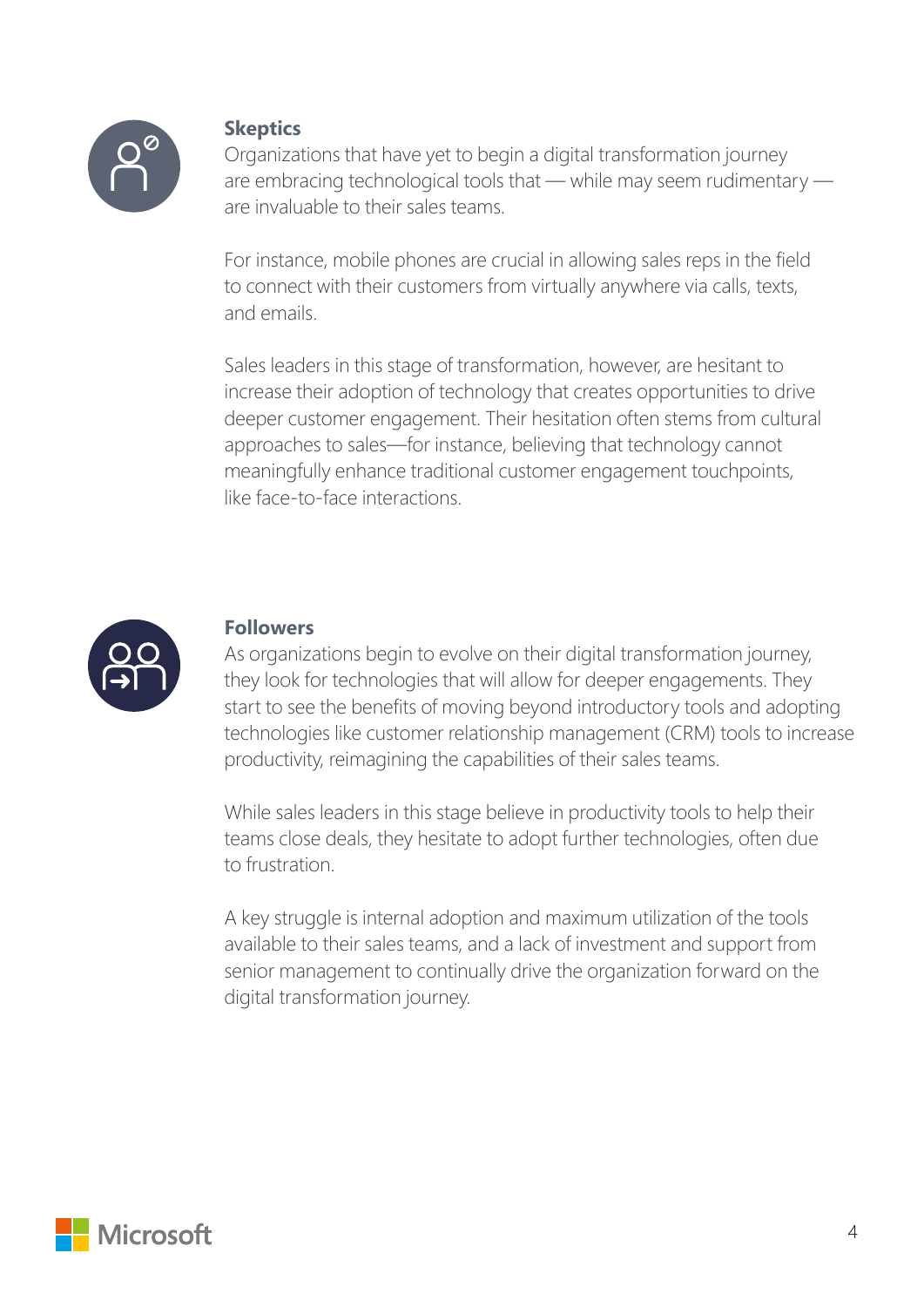

#### **Strivers**

Organizations who reach this point in their digital transformation journey are committed to evolving their customer engagement capabilities. This is where organizations start to see a cultural shift in the way they view and approach technology, with sales leaders prioritizing digital transformation as an organization-wide initiative—garnering support from the top-down.

Additionally, these sales leaders empower their teams by listening to what they need, and then investing in intelligent technologies that automate core productivity tasks and streamline collaboration, all in an effort to sell more. These include CRM tools and solutions that improve day-to-day operations for automation and reporting.

Strivers are characterized by their willingness to adopt tried and true technologies proven to drive customer engagement, but they lack rapid innovation and experimentation.

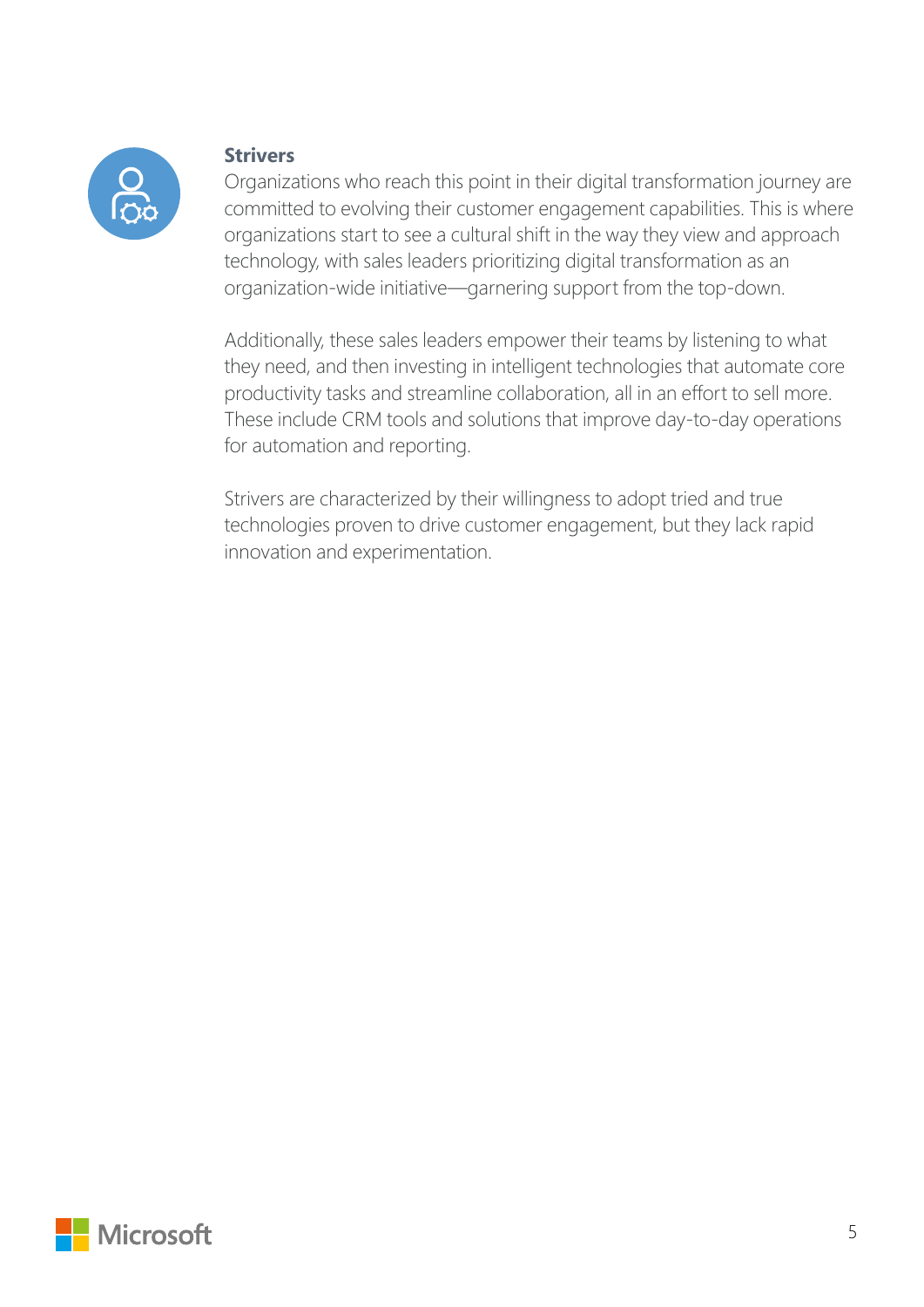*Drivers constantly experiment with advanced technologies and seek every opportunity to engage customers and gain a competitive advantage.*



#### **Drivers**

Sales organizations in this stage know there is no definitive end to the digital transformation journey. Drivers constantly experiment with advanced technologies and seek every opportunity to engage customers and gain a competitive advantage. Even when technology fails them, they continue to invest and experiment.

Like Strivers, Drivers take a hands-on approach to technology adoption, ensuring that it's initiated from the top-down. And like Strivers, they also empower their sales teams through tools that help them effectively engage customers and be more effective in their day-to-day operations.

What sets drivers apart is their adoption of advanced frameworks and analytics tools that provide those deep, prescriptive insights we know allow sales teams to engage more effectively and deliver tailored experiences to their customers.

Drivers of digital transformation are evolving the art of customer engagement, using technology to complement what they're already doing to effectively engage customers and drive sales.

#### **Digital Transformation in Action**

See how a global software company is using a modern [cloud solution to drive digital transformation.](https://customers.microsoft.com/en-US/story/global-software-company-manages-substantial-growth-and)